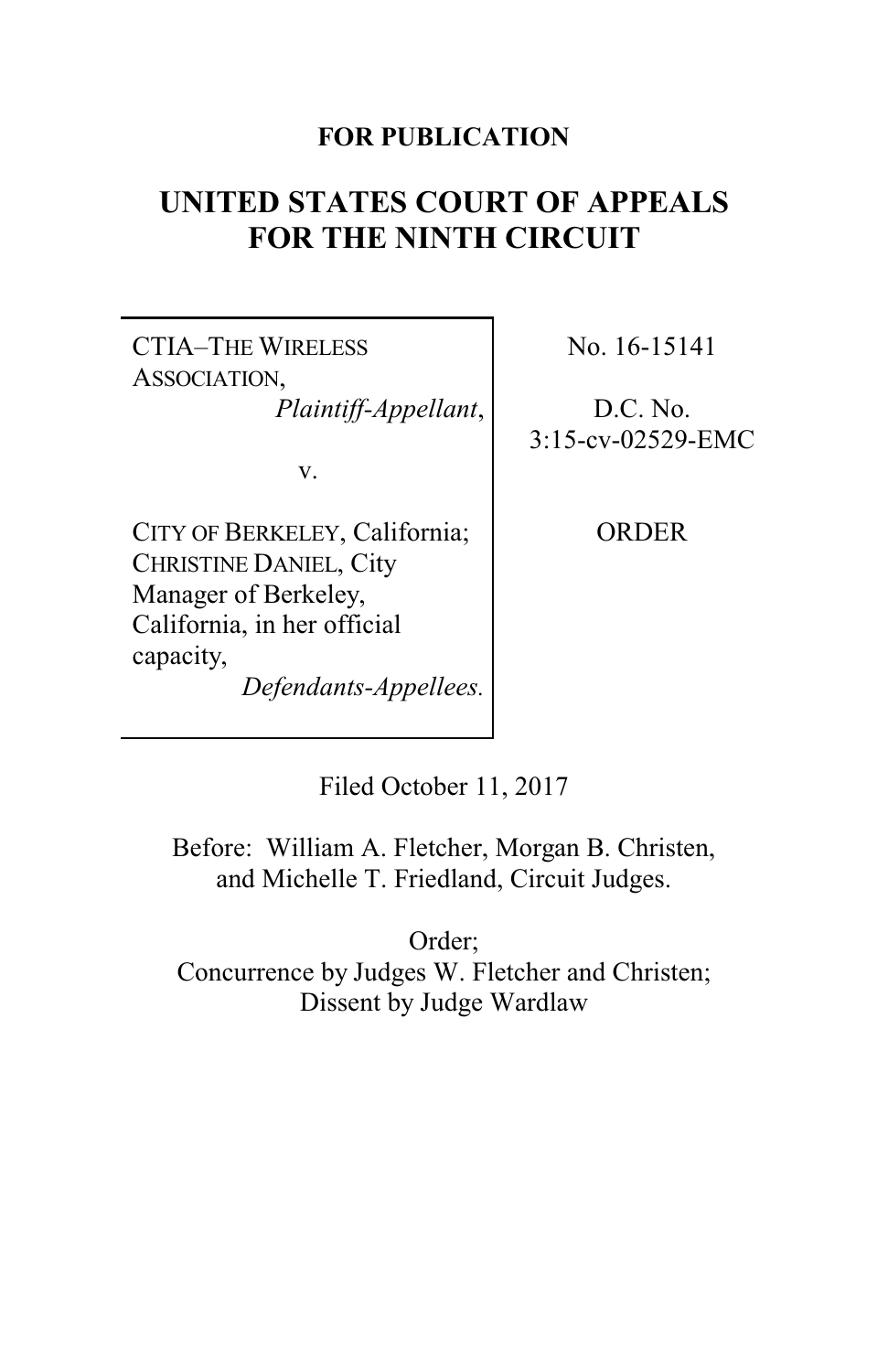## **SUMMARY\***

#### **Civil Rights**

The panel denied a petition for panel rehearing and denied a petition for rehearing en banc on behalf of the court. Judge Friedland voted to grant both.

In its opinion filed on April 21, 2017, the panel affirmed the district court's order denying a request for a preliminary injunction seeking to stay enforcement of a City of Berkeley ordinance requiring cell phone retailers to inform prospective cell phone purchasers that carrying a cell phone in certain ways may cause them to exceed Federal Communications Commission guidelines for exposure to radio-frequency radiation. Applying *Zauderer v. Office of Disciplinary Counsel of the Supreme Court of Ohio*, 471 U.S. 626 (1985), the panel held that the City's compelled disclosure of commercial speech complied with the First Amendment because the information in the disclosure was reasonably related to a substantial governmental interest and was purely factual. Accordingly, the panel concluded that plaintiff had little likelihood of success on its First Amendment claim that the disclosure compelled by the Berkeley ordinance was unconstitutional.

Concurring in the denial of the petition for rehearing en banc, Judges W. Fletcher and Christen stated that their majority opinion held that under *Zauderer*, the City of Berkeley may compel "purely factual and uncontroversial"

**<sup>\*</sup>** This summary constitutes no part of the opinion of the court. It has been prepared by court staff for the convenience of the reader.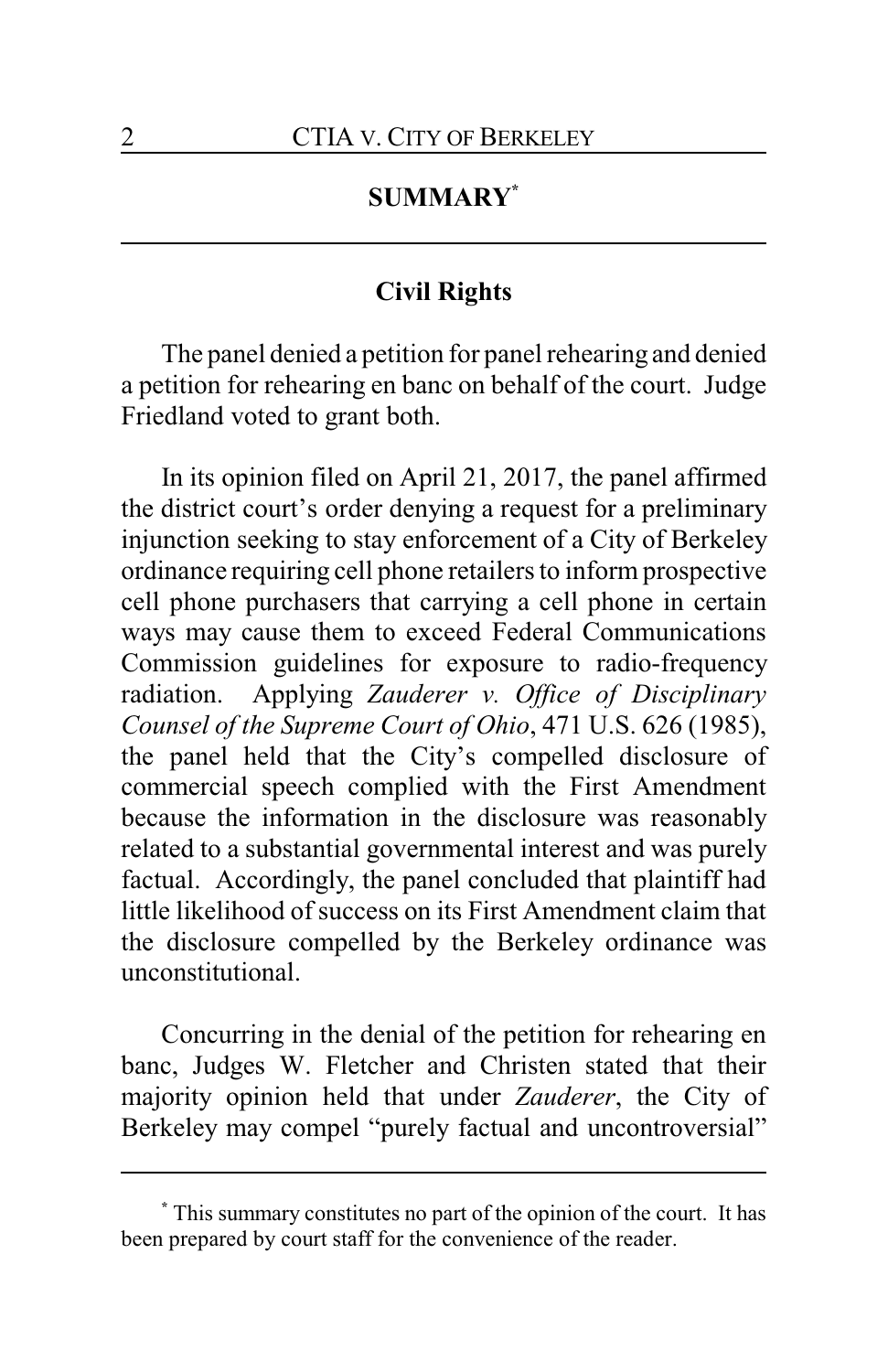speech by a retailer at the point of sale. The judges stated that the majority joined four sister circuits when it held that *Zauderer* permitted compelled commercial speech even in the absence of consumer deception. The judges stated that applying *Zauderer* to permit compelled commercial speech only when it prevents consumer deception, as suggested by the dissent, would result in a circuit split.

Dissenting from the denial of rehearing en banc, Judge Wardlaw stated that the court should have taken this case en banc to clarify that *Zauderer*'s rational basis standard applies only when the government compels speech to prevent consumer deception.

## **COUNSEL**

Theodore B. Olson (argued), Helgi C. Walker, Jacob T. Spencer, and Samantha A. Daniels, Gibson Dunn & Crutcher LLP, Washington, D.C.; Joshua S. Lipshutz and Joshua D. Dick, Gibson Dunn & Crutcher LLP, San Francisco, California; for Plaintiff-Appellant.

Lester Lawrence Lessig, III (argued), Cambridge, Massachusetts; Amanda Shanor, New Haven, Connecticut; Savith Iyengar, Deputy City Attorney; Zach Cowan, City Attorney; Berkeley City Attorney's Office, Berkeley, California; for Defendants-Appellants.

Robert Corn-Revere and Ronald G. London, Davis Wright Tremaine LLP, Washington, D.C., for Amicus Curiae The Association of National Advertisers, Inc.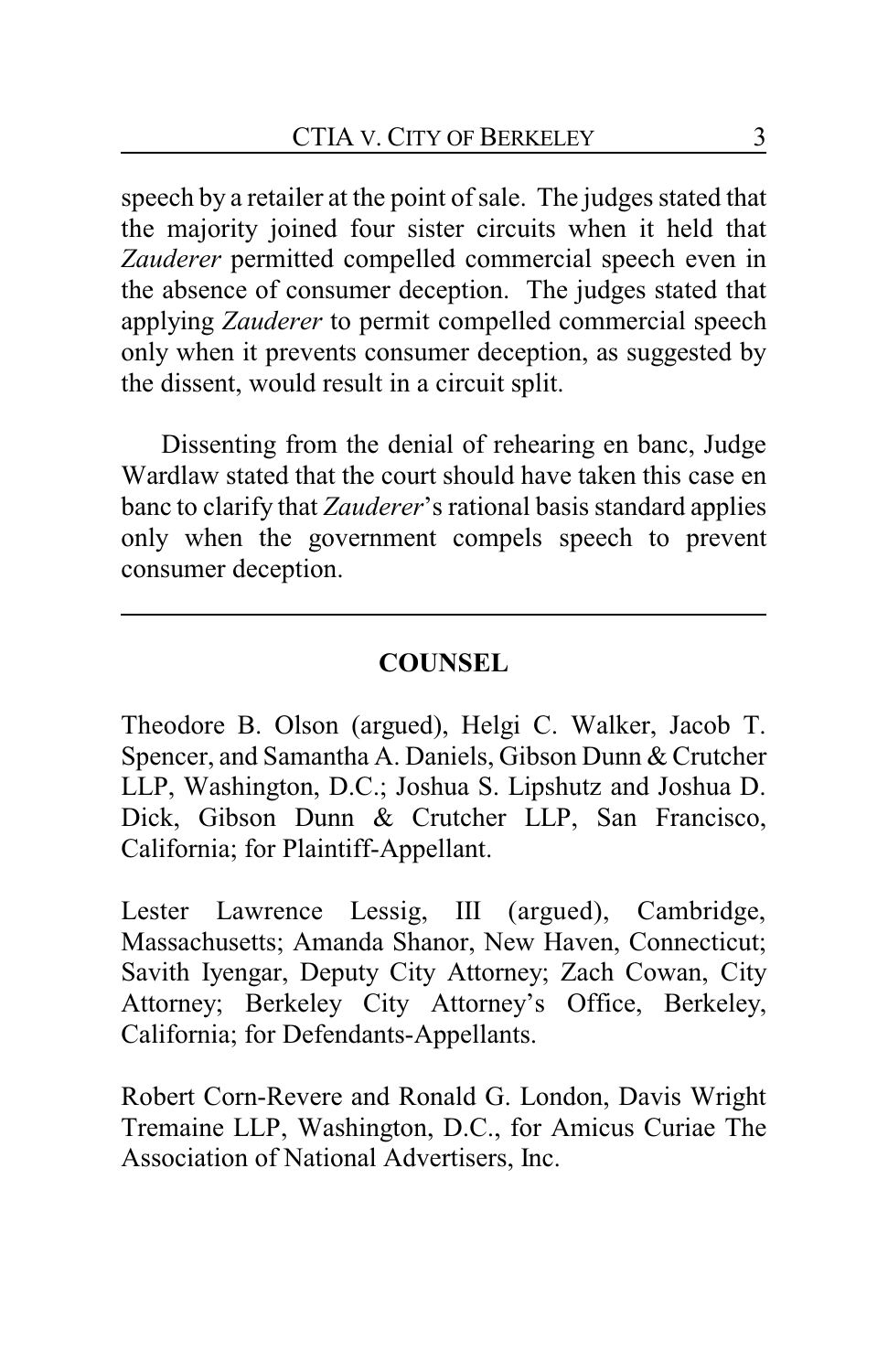Claire Woods and Michael E. Wall, San Francisco, California; as and for Amicus Curiae Natural Resources Defense Council.

Pratik A. Shah, James E. Tysse, and Raymond P. Tolentino, Akin Gump Strauss Hauer & Feld LLP, Washington, D.C.; Kathryn Comerford Todd and Warren Postman, U.S. Chamber Litigation Center Inc., Washington, D.C.; for Amicus Curiae Chamber of Commerce of the United States.

Richard P. Bress, Melissa Arbus Sherry, Michael E. Bern, and George C. Chipev, Latham & Watkins LLP, Washington, D.C.; James K. Lynch and Marcy C. Priedeman, Latham & Watkins LLP, San Francisco, California; for Amicus Curiae American Beverage Association.

#### **ORDER**

Judge W. Fletcher and Judge Christen have voted to deny the Appellant's petition for rehearing and petition for rehearing en banc, filed May 5, 2017. Judge Friedland voted to grant both.

A judge of the court called for a vote on the petition for rehearing en banc. A vote was taken, and a majority of the non-recused active judges of the court failed to vote for en banc rehearing. Fed. R. App. P. 35(f).

The petition for rehearing and the petition for rehearing en banc, filed May 5, 2017, are **DENIED**.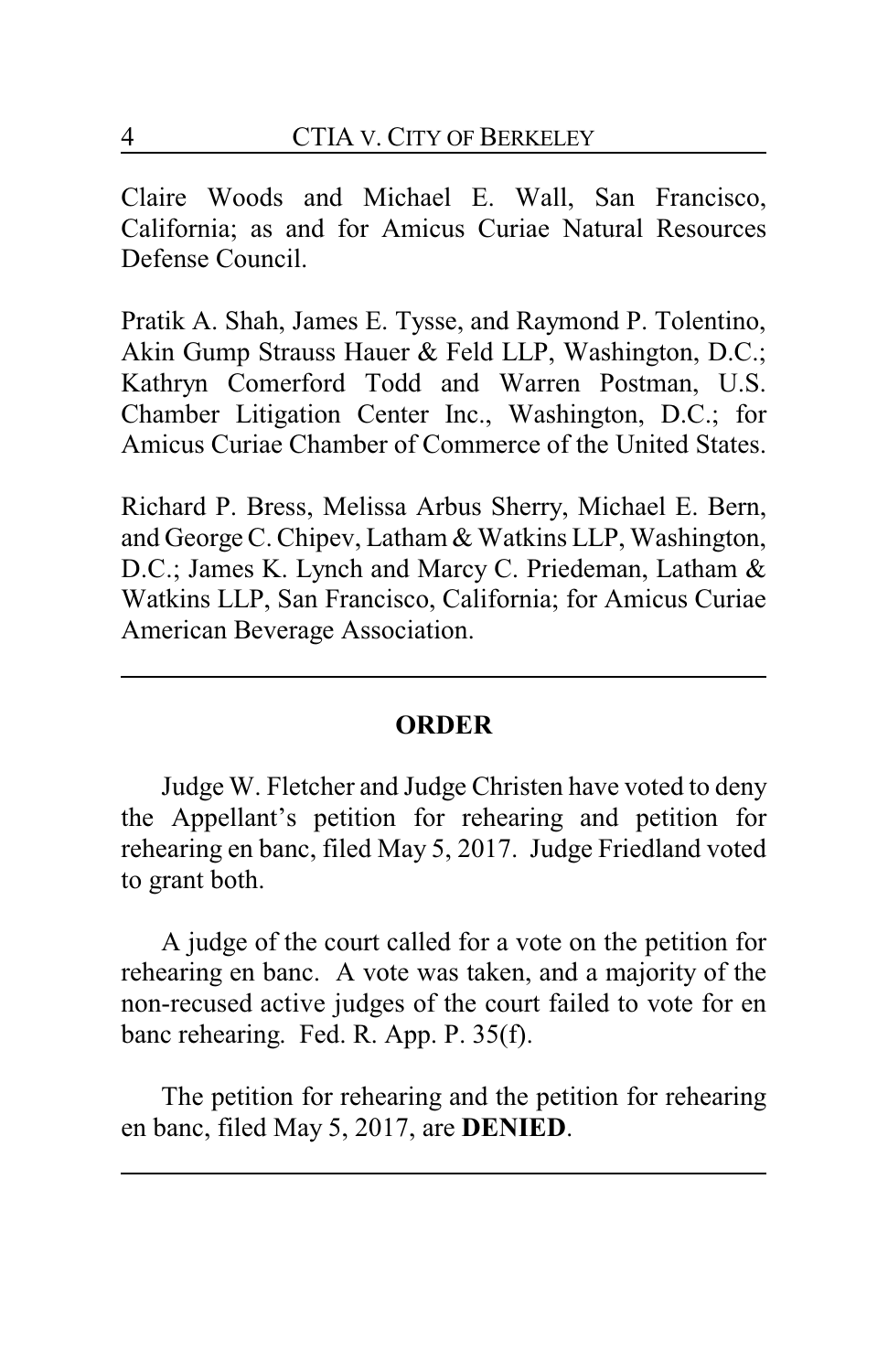W. FLETCHER and CHRISTEN, Circuit Judges, concurring in the denial of the petition for rehearing en banc:

Our opinion largely speaks for itself. We held under *Zauderer v. Office of Disciplinary Counsel*, 471 U.S. 626 (1985), that the City of Berkeley may compel "purely factual and uncontroversial" speech by a retailer at the point of sale. Our dissenting colleague would read *Zauderer* narrowly to permit compelled commercial speech only when it prevents consumer deception.

Four of our sister circuits have read *Zauderer* broadly to permit compelled commercial speech when it conveys purely factual and uncontroversial information, even in the absence of consumer deception. *See Nat'l Ass'n of Mfrs.v. SEC*, 800 F.3d 518, 522 (D.C. Cir. 2015) (upholding compelled "point of sale disclosures"); *Am. Meat Inst. v. U.S. Dep't of Agric.*, 760 F.3d 18, 22 (D.C. Cir. 2014) (en banc); *Pharm. Care Mgmt. Ass'n v. Row*e, 429 F.3d 294, 310 n.8 (1st Cir. 2005); *Safelite Group v. Jepsen*, 764 F.3d 258 (2d Cir. 2014) (declining to extend *Zauderer* to compelled speech describing the goods or services of another company, but leaving intact earlier Second Circuit cases upholding compelled commercial speech about a company's own goods or services); *N.Y. State Rest. Ass'n v. N.Y. City Bd. of Health*, 556 F.3d 114, 133 (2d Cir. 2009); *Nat'l Elec. Mfrs. Ass'n v. Sorrell*, 272 F.3d 104, 114 (2d Cir. 2001); *Discount Tobacco City & Lottery, Inc. v. United States*, 674 F.3d 509, 566 (6th Cir. 2012). We joined these circuits. *See CTIA–The Wireless Ass'n v. City of Berkeley*, 854 F.3d 1105 (9th Cir. 2017); *see also Am. Beverage Ass'n v. City & Cty. of San Francisco*, Nos. 16- 16072 & 16-16073 (9th Cir. Sept. 19, 2017).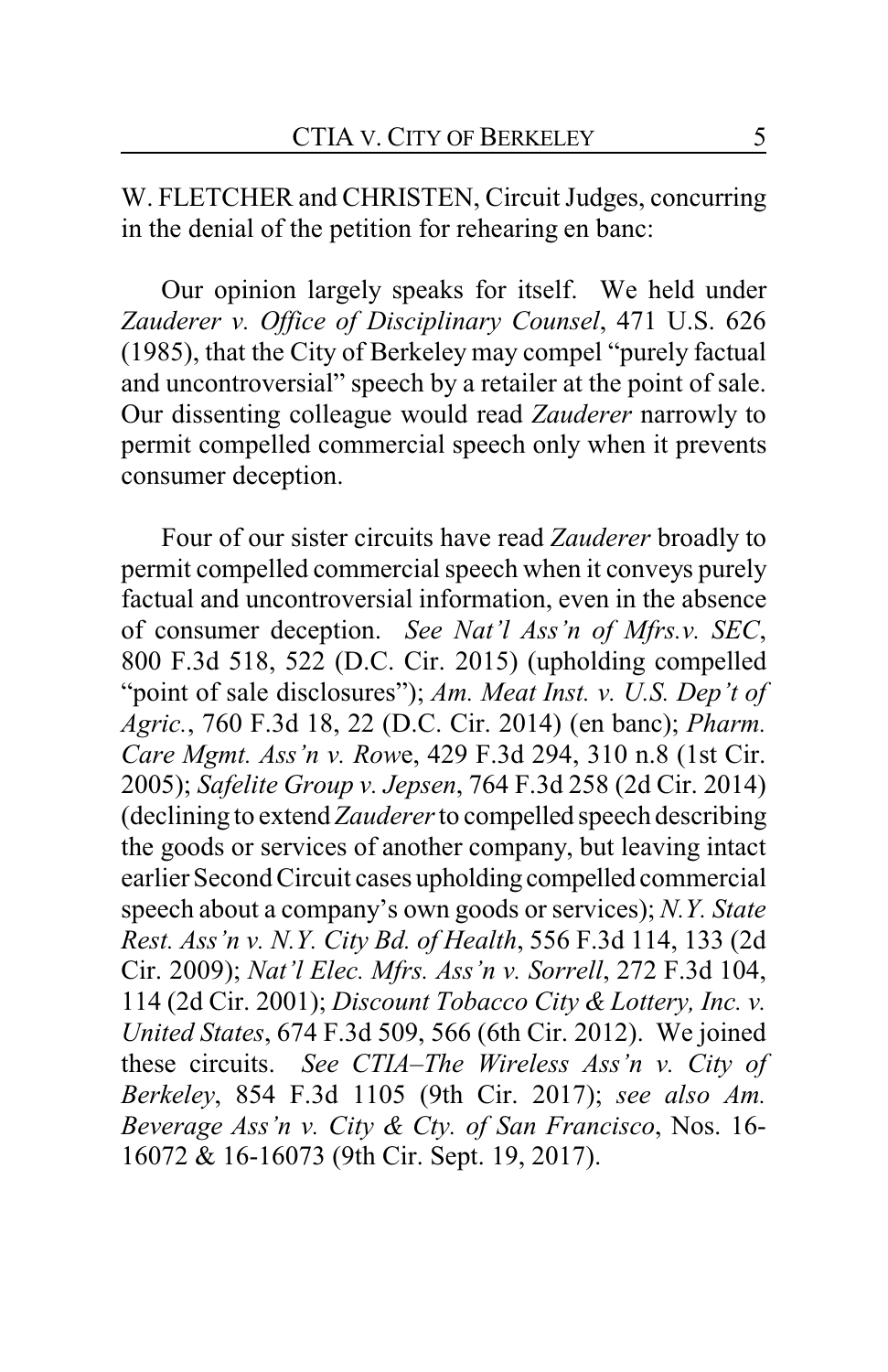Two of our sister circuits have sustained compelled commercial speech that prevented consumer deception. Because there was such deception, they did not need to reach the question whether "purely factual and uncontroversial" commercial speech may be compelled in the absence of deception. *See Pub. Citizen, Inc. v. La. Attorney Disciplinary Bd.*, 632 F.3d 212 (5th Cir. 2011); *1-800-411-Pain Referral Serv.v. Otto*, 744 F.3d 1045 (8th Cir. 2014). We do not know how, if the facts had presented the question, these circuits would have decided it.

Our colleague would have us create a circuit split with the D.C., First, Second and Sixth Circuits. We decline to do so on two grounds. First, circuit splits are generally to be avoided. Second, and more important, we believe that our four sister circuits got it right.

WARDLAW, Circuit Judge, dissenting from denial of rehearing en banc:

Ordinarily, I do not file "dissentals," particularly where there is an existing dissent. I am compelled to write here, however, because Judge Friedland's dissent, which I agree with entirely, rests principally on the ground that the required disclosure is itself misleading, whereas I believe the panel majority applied the wrong legal standard. We should have taken this case en banc to clarify that *Zauderer*'s rational basis standard applies only when the government compels speech to prevent consumer deception. *See Zauderer v. Office of Disciplinary Counsel*, 471 U.S. 626, 651 (1985) ("[B]ecause disclosure requirements trench much more narrowly on an advertiser's interests than do flat prohibitions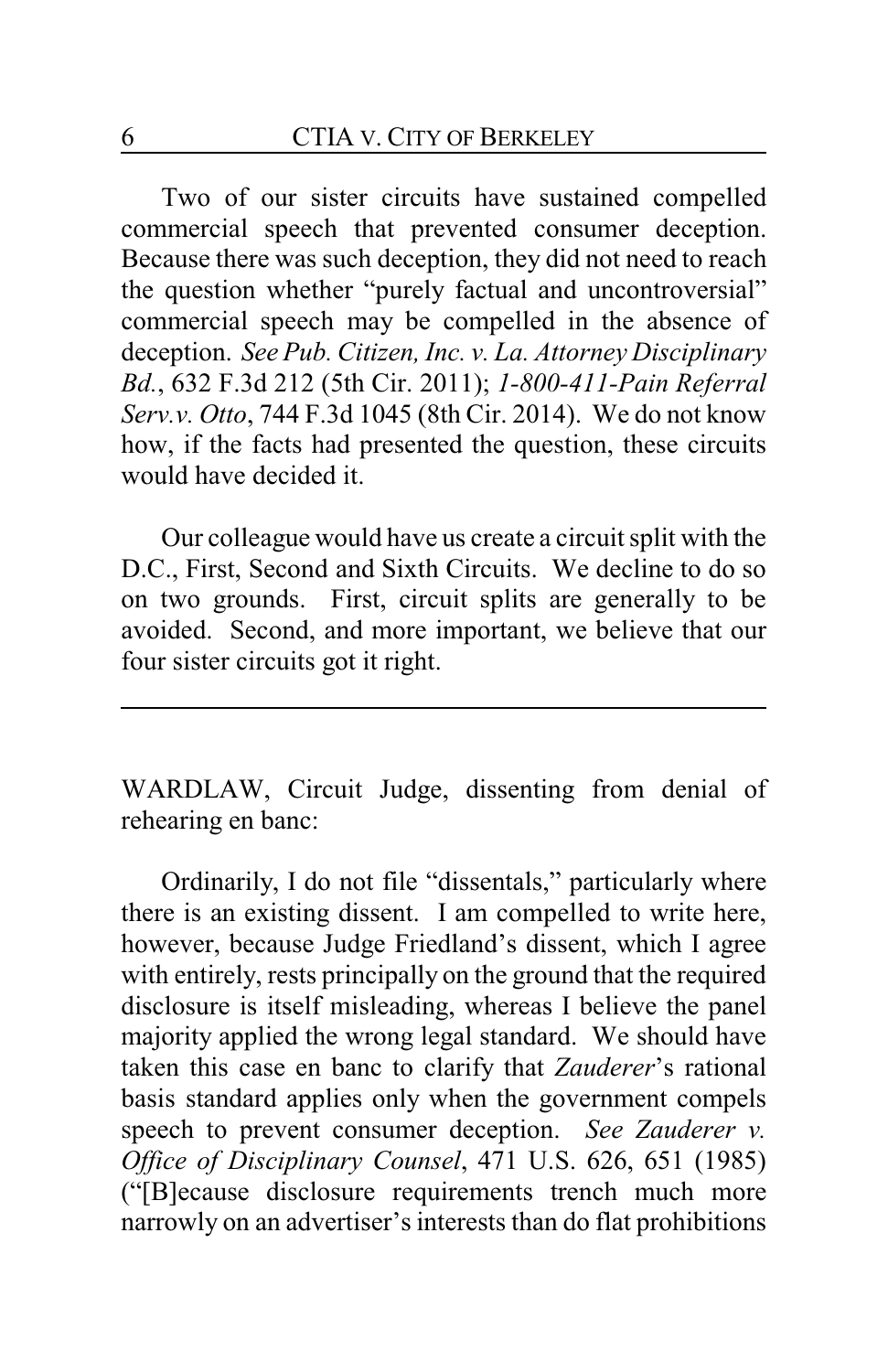on speech, 'warnings or disclaimers might be appropriately required . . . in order to dissipate the possibility of consumer confusion or deception.'"). The majority extended *Zauderer* beyond the context of preventing consumer deception to instances where the government compels speech for its own purposes.**<sup>1</sup>** *See CTIA–The Wireless Ass'n v. City of Berkeley*, 854 F.3d 1105, 1117 (9th Cir. 2017). Moreover, it expanded *Zauderer* to retailers who sell, and not necessarily advertise, the consumer products at issue. *See id.* at 1110. By allowing the opinion to stand, we have condoned the panel majority's deference to the City of Berkeley's well-intentioned, but unconstitutional, incursion into First Amendment rights.

Although commercial speech is afforded "lesser protection" than "other constitutionally guaranteed speech," commercial speech is nonetheless protected speech. *See Cent. Hudson Gas & Elec. Corp. v. Pub. Serv. Comm'n*, 447 U.S. 557, 562–63 (1980). Supreme Court precedent is clear that if the government is to compel commercial speech that is "neither misleading nor related to unlawful activity, . . . [t]he State must assert a substantial interest to be achieved

**<sup>1</sup>** Despite the panel majority's insistence to the contrary, there is discord among our sister circuits about whether *Zauderer* applies broadly to allow the government to compel commercial speech to serve its own purposes. *Compare, e.g.*, *Am. Meat Inst. v. U.S. Dep't of Agric.*, 760 F.3d 18, 22 (D.C. Cir. 2014) (en banc) (applying *Zauderer* to a Department of Agriculture labeling requirement), *with Nat'l Ass'n of Mfrs. v. SEC*, 800 F.3d 518, 522 (D.C. Cir. 2015) (confining *Zauderer* to advertising only), *and Nat'l Elec. Mfrs. Ass'n v. Sorrell*, 272 F.3d 104, 114 (2d Cir. 2011) (applying *Zauderer* to a Vermont labeling law), *with Safelite Grp., Inc. v. Jepsen*, 764 F.3d 258, 263–64 (2d Cir. 2014) (applying intermediate scrutiny to a Connecticut disclosure law that required automobile insurers to notify car owners of their repair shop options). Rather than advocate a circuit split, my reading of our sister circuits' opinions simply acknowledges that the law remains unsettled.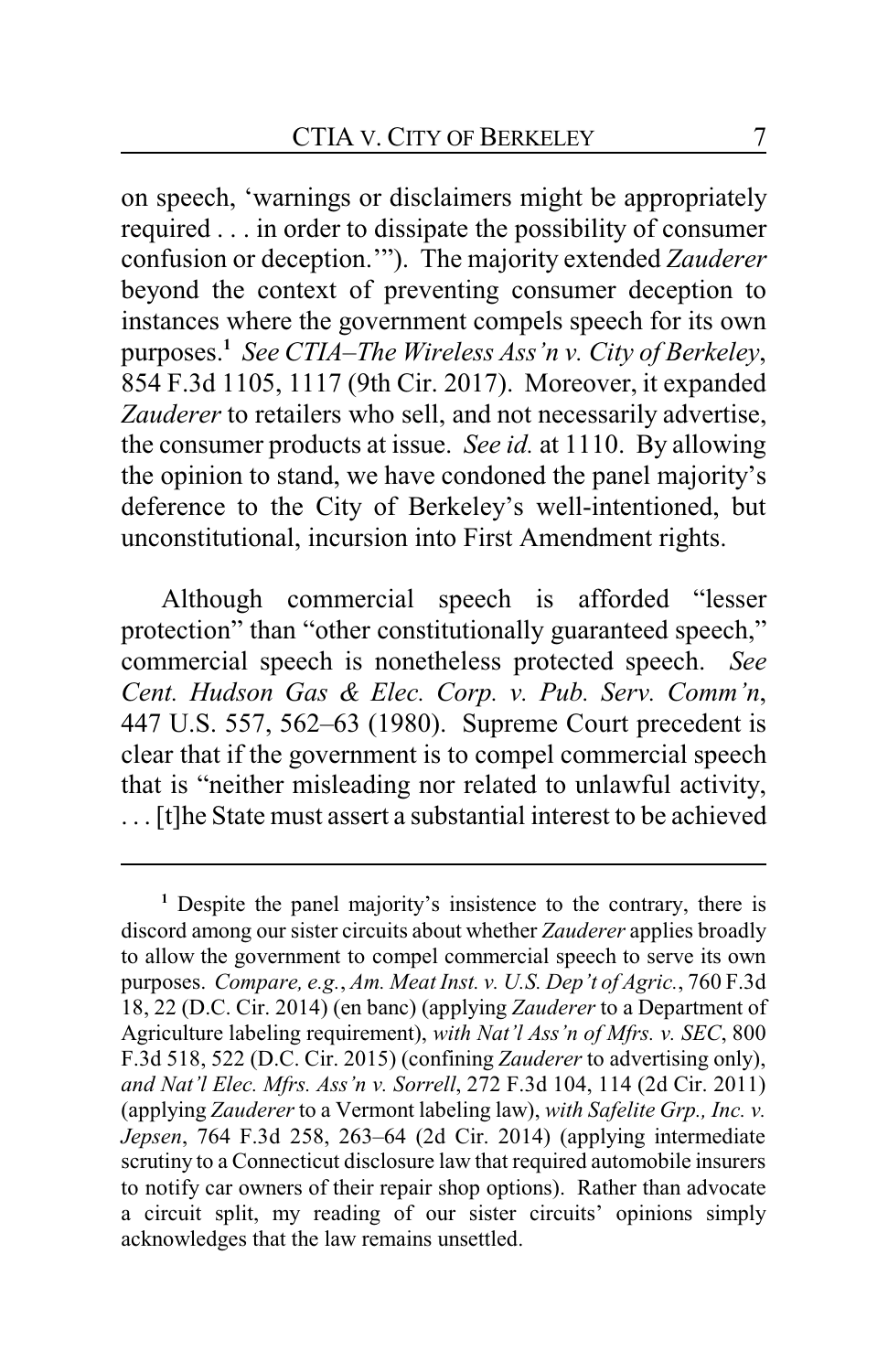by [the] restrictions . . . [and] the restriction must directly advance the state interest involved." *Id.* at 564. The panel majority opinion applies minimal constitutional scrutiny to Berkeley's potentially misleading radiation disclosure, merely because it is not technically false. *CTIA*, 854 F.3d at 1120. The Supreme Court has never been so deferential to government-compelled speech. *See Sorrell v. IMS Health, Inc.*, 564 U.S. 552, 570 (2011) ("Facts, after all, are the beginning point for much of the speech that is most essential to advance human knowledge and to conduct human affairs."); *Wooley v. Maynard*, 430 U.S. 705, 714 (1977) ("The right to speak and the right to refrain from speaking are complementary components of the broader concept of 'individual freedom of mind.'"). The government is not allowed to compel disclosures to shape consumer behavior to its own design, particularly when governments have other powerful means, such as taxation, market regulation, and education efforts, to advance their interests. *See 44 Liquormart v. Rhode Island*, 517 U.S. 484, 507 (1996).

I share Judge Friedland's concerns that a proliferation of warnings and disclosures compelled by local municipal authorities could detract from the attention consumers should pay to warnings that really matter. *See CTIA*, 854 F.3d at 1126 (Friedland, J., dissenting in part). Time which a prospective purchaser must spend puzzling over the City of Berkeley's warning is time not spent acquiring more pertinent product information. In this era where accurate, unbiased information is an increasingly rare commodity, the panel majority's holding that the government can compel a private entityto disclose "factual" and "uncontroversial" information with only a tenuous link to a "more than trivial" government interest is quite troubling.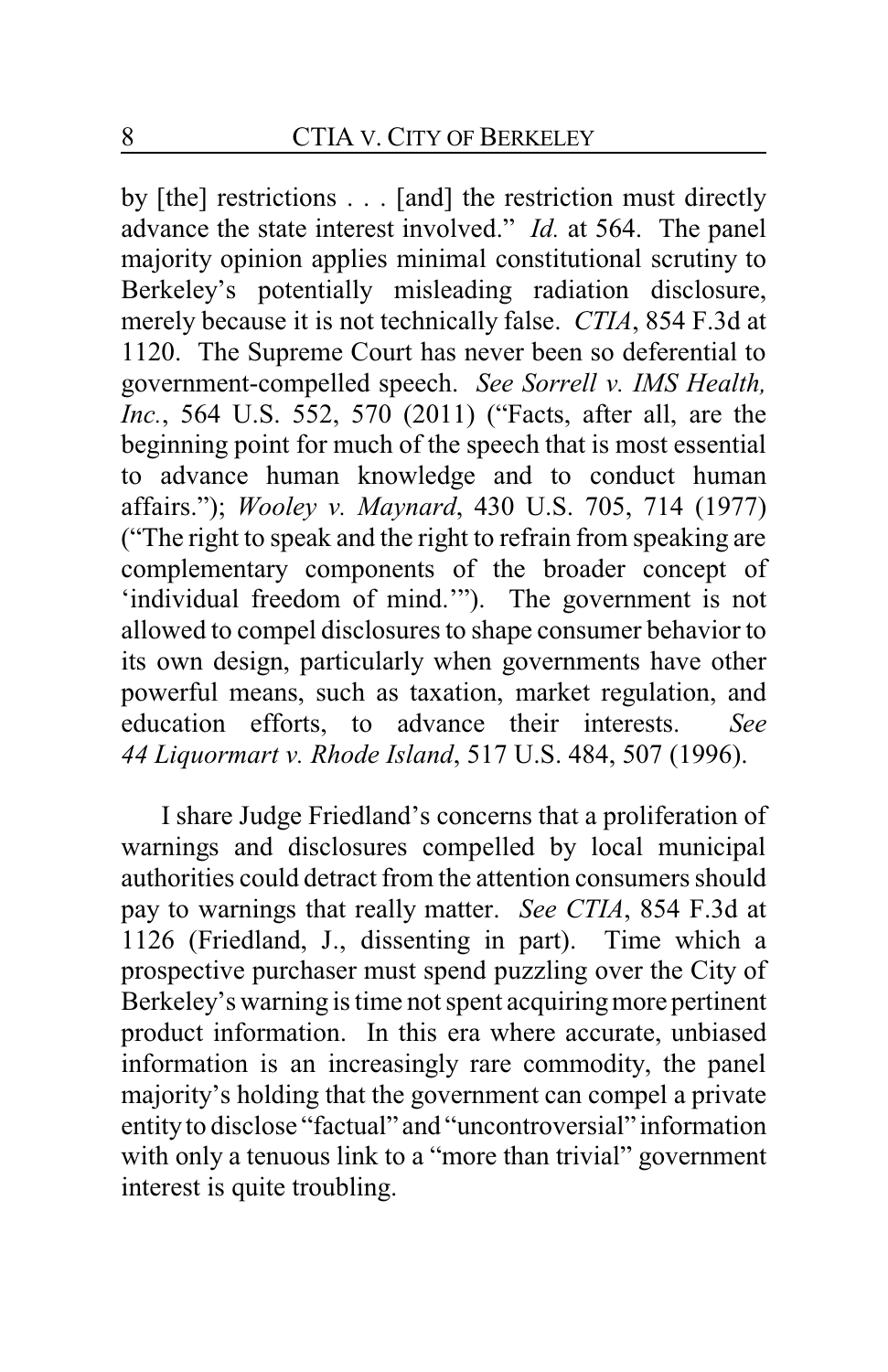The loosening of long-held traditional speech principles governing compelled disclosures and commercial speech only muddies the waters. After this case, the City of Berkeley is permitted to require retailers to display a potentially misleading disclosure about the dangers of cell phones that is completely unnecessary in light of the carefully calibrated, FCC-approved disclosures in the user's manual accompanying each new cell phone. Meanwhile, across the bay, San Francisco may not require advertisers of soft drinks with added sugars to warn of the products' adverse health effects. *Am. Beverage Ass'n v. City & Cty. of S.F.*, Nos. 16- 16072 & 16-16073, slip op. at 5–6 (9th Cir. Sept. 19, 2017) (purporting to rely on *CTIA* and *Zauderer*). These opinions, which require district judges to make essentially factual judgments about a disclosure's veracity and its burden on a business even before the parties have developed an evidentiary record, are bound to frustrate any court that attempts to reconcile them. And, more importantly, what's next? Is each state or local government in our Circuit going to rely on the misplaced analysis of *Zauderer* in *CTIA* and *American Beverage Association* to pass ordinances compelling disclosures by their citizens on any issue the city council votes to promote, without any regard to *Central Hudson*?

If the multitudinous governing bodies in our Circuit desire to compel speech from their citizens, they should show a substantial state interest and use narrowly tailored means to achieve it. Judge Nelson's concurrence in *American Beverage Association*, slip op. at 28, adds to the confusion by evoking the *Central Hudson* standard, and concluding that San Francisco's means were not narrowly tailored to the interest it sought to promote. We should have taken the opportunity that *CTIA* provided us to clarify our conflicting